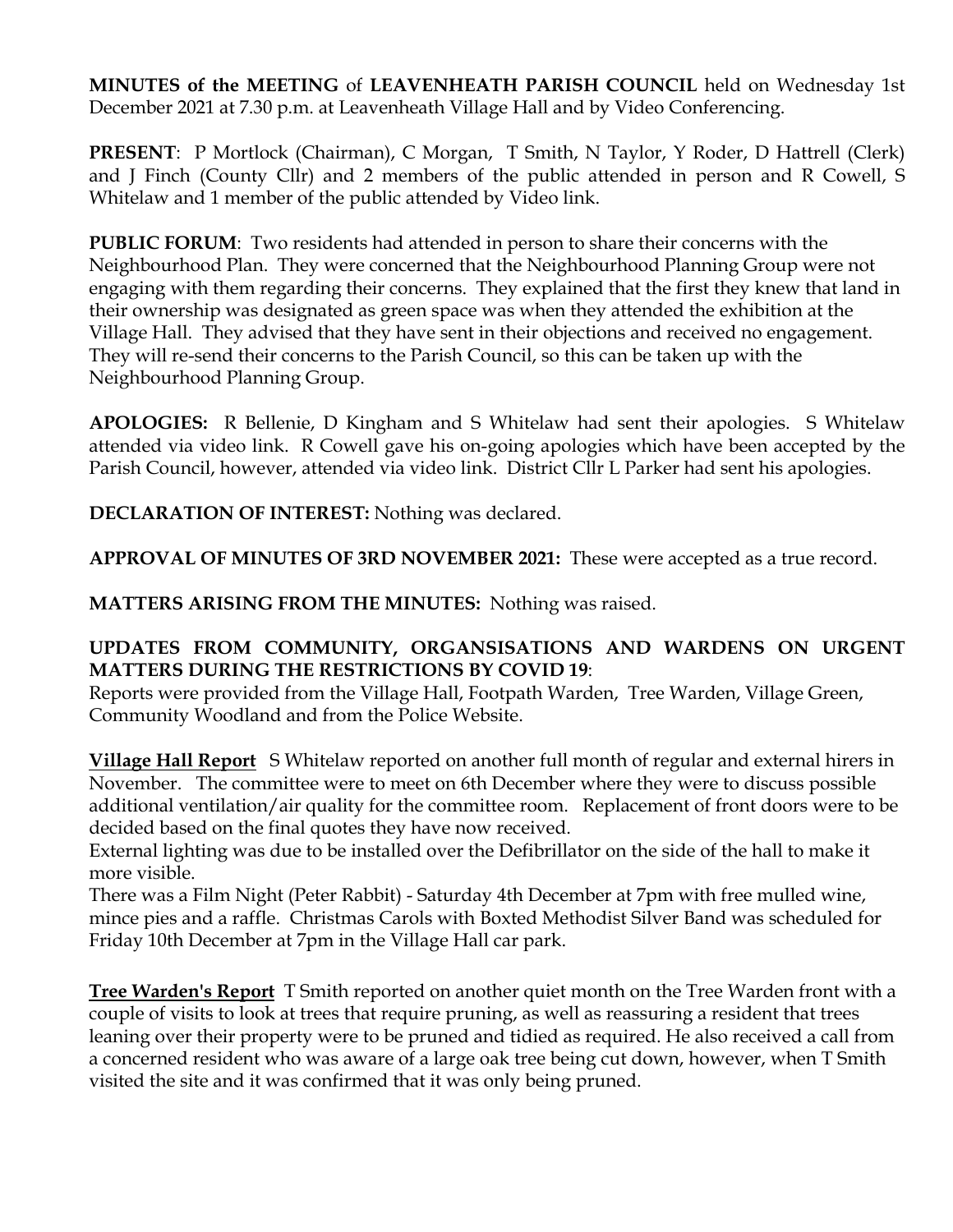**Footpath Warden's Report** T Smith, the Footpath Warden, confirmed that the two major issues raised last month have been passed to with Sophia Farrington the SCC Highways Enforcement Officer for comment and both are under investigation, one concerning damage caused by push bikes and another concerning flooding in Harrow Street.

T Smith has this week received a box of Discover Suffolk – Leavenheath Walks leaflets and these will be placed in Januarys LSPN's

He also recently received an application to divert one of our footpaths. It concerns Footpath No 9. At present FP9 is a useful link to BR7 that moves into Cock Street. It appears that the landowner wants divert it to join FP8 which is going in the wrong direction. It would initially appear that the diversion would be more beneficial to the public, if it followed the existing red permissive path to point 7 at Cock Street. This would give walkers permanent easy access to Plough Lane. However, he has agreed with the previous Warden to walk the route next week to ascertain what our response will be.

**Police Report** The following crimes were reported in the Leavenheath area in October 2021 1 x Public Order crime on or near The Ridings

(Includes offences which cause fear, alarm or distress)

Under investigation, status updated in November.

1 x Drugs crime on or near Honey Lane

(Includes offences related to possession, supply and production)

Under investigation, status updated in November.

2 x Violence and Sexual Offences crimes on or near Mayfield

(Includes offences against the person such as common assaults, GBH and sexual offences)

Both under investigation, status updated in November.

### **Village Green Report**

There was nothing to report.

**BABERGH DISTRICT COUNCIL REPORT:** District Cllr L Parker had sent his apologies.

**SUFFOLK COUNTY COUNCIL REPORT:** County Cllr J Finch attended and reported of the extra Covid-19 support heading to Suffolk with the arrival of Omicron variant in the UK. Further precautions have come into effect nationally to be reviewed in 3 weeks time. The Statutory Consultation for the Bramford to Twinstead Reinforcement will run from 25th January to 7th March 2022. Two Suffolk Schemes will receive investment from the Government levelling up pot to support self employment and investing in business developing low carbon technology. The County Council is investing to decarbonise its buildings. The County's Tree Warden Network is among the recipients of Greenest County Awards. Virtual Fostering and Adoption sessions continue. J Finch agreed to work with T Smith to set up a meeting with all relevant parties to resolve flooding issues. He asked again for volunteers to help with the Covid boosters.

**NEIGHBOURHOOD PLANNING UPDATE:** Cllr Kingham had sent his apologies, however, had reported in advance that there had been a slight delay with the draft plan which was now due to come before the January Parish Council Meeting.

**CORRESPONDENCE:** On-going correspondence was noted by the meeting. Street lighting over the festive period was agreed to be re-programmed along with the Suffolk County Council to stay on for the nights of Christmas Eve and New Years Eve.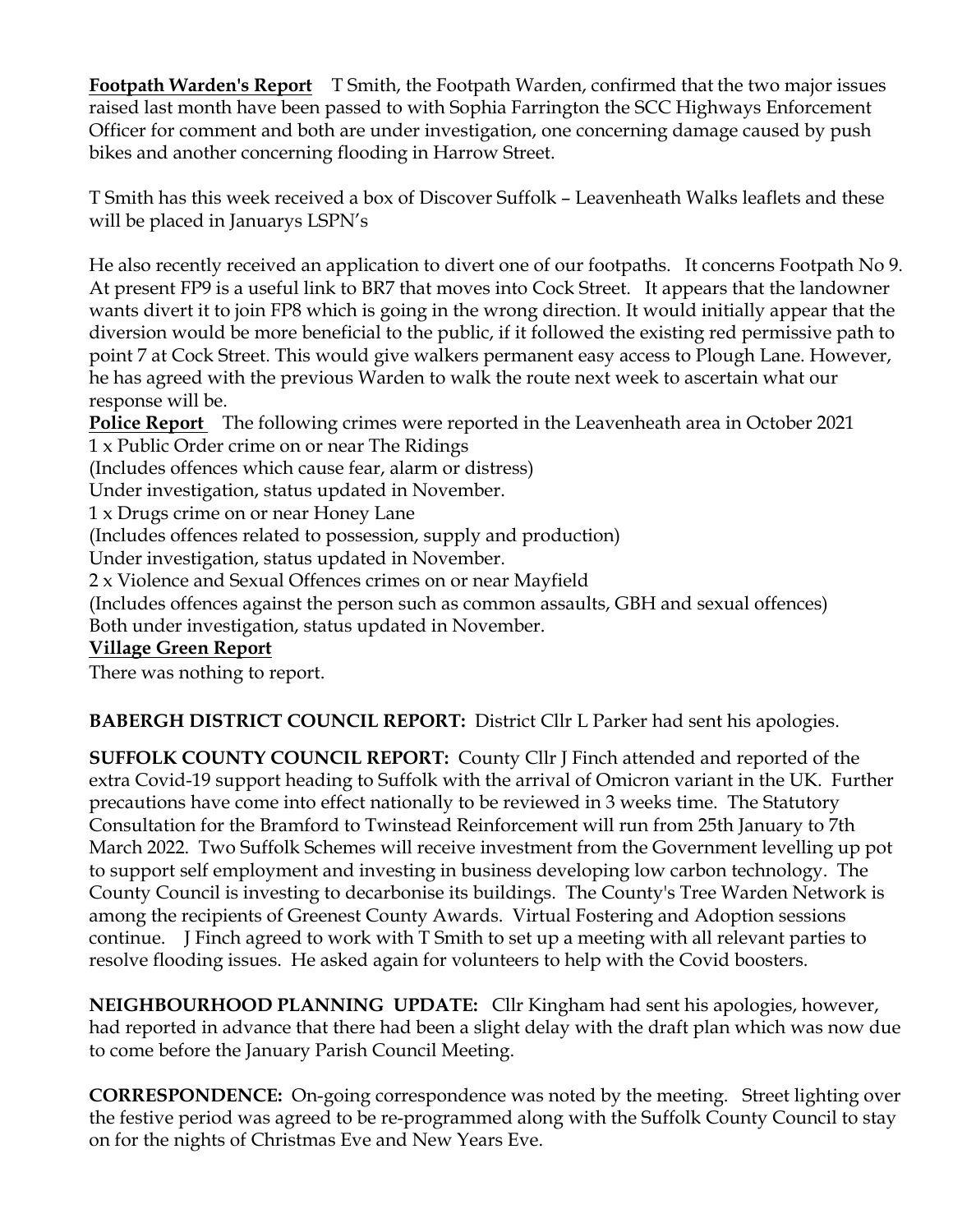## **URGENT HIGHWAYS SAFETY MATTERS**: Nothing was raised.

**FINANCE:** The Bank Balances as at 1st December 2021 are £52986.73 in the Community Account and £15509.55 in the Rate Reward Account making a total of £68496.28.

| The following pre-agreed payments were made: - |         |                       |                           |
|------------------------------------------------|---------|-----------------------|---------------------------|
| Cheque No.                                     | Amount  | Payee                 | <b>Details</b>            |
| As at 1st December                             |         |                       |                           |
| Funds Transfer                                 | 1773.10 | Mrs R H Leggett       | NP Fees                   |
| Funds Transfer                                 | 735.64  | Clerk/HMRC/SCC        | Staffing costs            |
| Funds Transfer                                 | 385.00  | Stoke by Nayland Club | V/Green cuts              |
| Funds Transfer                                 | 240.00  | PKF Littlejohn LLP    | <b>External Audit Fee</b> |
| Funds Transfer                                 | 138.00  | AIS                   | VG Playgd Inspection      |

**Further donation to Sudbury Citizens Advice -** The Clerk had checked the spreadsheets and the last donation was made in June this year, however, after an unprecedented period which would have undoubtedly increased demand for Citizens Advice, members were minded to provide further support. It was resolved to make a further donation of £150 to Sudbury Citizens Advice - **Action Clerk to arrange on the next payment run**.

**Any priority areas for budget considerations -** New playground equipment, the village sign, Village Hall legal costs and the Platinum Jubilee were all raised of areas to include in the budget.

**MAINTENANCE OF VILLAGE ASSETS:** T Smith reported on the further work undertaken this month on various assets around the village removing the ivy, and brambles covering the yellow grit bins and the hidden bench. He completed a survey this month on all the village assets, the two bus shelters are in need of a good spring clean, however are structurally sound. One area of concern is the Leavenheath Village sign, although only 20 years old it showing considerable signs of wear and tear, the majority of tiles at the base, are either rotten, broken or crumbling away. The paint on the actual sign is also in a poor state of repair and needs a jet wash and re-paint, this would need a professional to undertake the work. The wooden post has also split and requires treatment.

**N** Taylor took the opportunity to thank the Village Hall Committee for the fantastic job they are doing. He would like to see more financial help being offered from the Parish Council to the Village Hall and also more priority given to potential hirers from the Village. He also wants to see the Village Hall protected in the future as a Village Asset. He also suggested a Village Shop as a future Agenda item.

**REPORTS AND QUESTIONS FROM CHAIRMAN AND MEMBERS :** T Smith has finally sent off nine completed application forms to the Suffolk Constabulary to enable those volunteers to commence the relevant training and begin the Leavenheath Community Speedwatch Program. It was noted that dog bins and litter pickers were on order following the Babergh Scheme.

The meeting closed at **9.09 p.m**.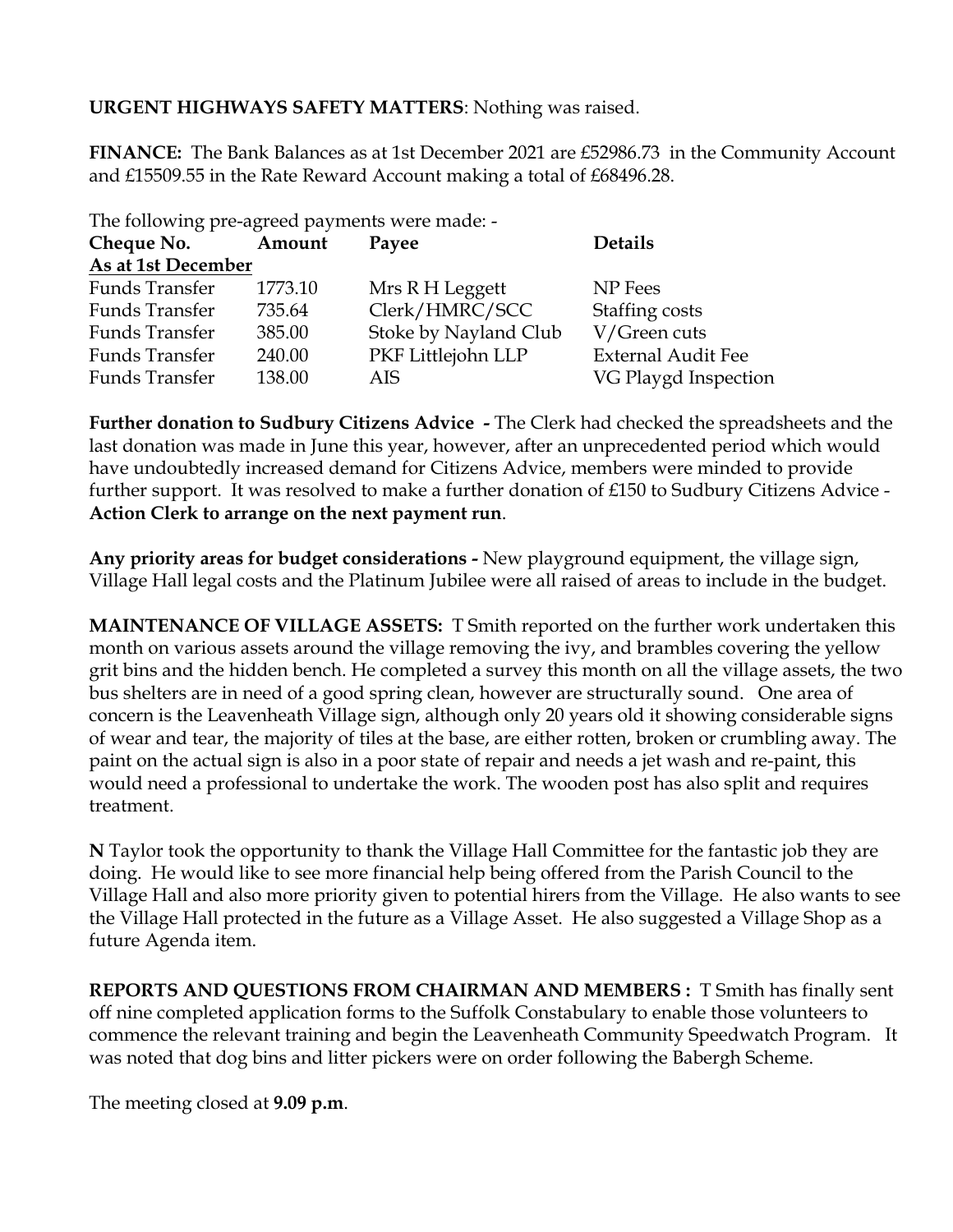## **Planning Meeting on 1st December 2021**

# **The following Decisions were confirmed by the Planning Authority: -**

A) Planning Permission was granted for annex and cartlodge at Holly Cottage, 5 Cock Street, Leavenheath - **DC/21/05160**.

B) Permission has been refused to fell protected oak at Sunnydale, 10 Stoke Road - **DC/21/05962** 

C) Approval of Conditions relating to fenestration, fascia/soffits and refuse bins/collection area at The Lion, Honey Tye were confirmed - **DC/21/02960.** 

### **The following applications and planning matters were discussed: -**

1) **DC/21/05720** - Hare And Hounds, Harrow Street, Leavenheath, Suffolk, CO6 4PW - Erection of detached self-contained annex with community village shop following demolition of curtilage listed outbuilding - Further to the summary provided at the last meeting, we have submitted our support for this application. The annex is well designed, in keeping and we did not consider it harmful to the listed property. The community village shop is a sought-after asset as identified in the research carried out as part of the Neighbourhood Plan. It has been supported by many parishioners. The Parish Council had no objections.

**DC/21/05721** - Hare And Hounds, Harrow Street, Leavenheath, Suffolk, CO6 4PW - Application for Listed Building Consent. Erection of detached self-contained annex with community village shop following demolition of curtilage listed outbuilding - No objections as above comments.

2) Sunnydale, 10 Stoke Road - **DC/21/05962** - the following response was sent: -

"During June this year we were consulted on the same tree under application DC/21/03387. We have examined this application and the views of this Parish Council and our Tree Warden remain the same. Please note Leavenheath Parish Council objects to the felling of this protected tree. Our Tree Warden previously investigated this matter both by a site meeting and also by seeking advice from Pete Irving, Tree Surgeon. We believe the tree is in excess of 300 years old, and if the tree was felled, this may cause far more problems to houses in the vicinity as the ground recovers. We understand a similar application was rejected around ten years ago where the soil was identified as boulder clay on top of London clay, hence ground heave is a risk to nearby houses.

We therefore recommend following your own investigation, of course, that this application is again refused".

3) Spring View, Cock Street - Erection of a single storey front and side extensions (following demolition of garage) - The garage is on the east side elevation, this will become a new bedroom, hallway and relocated existing bedroom. The front is a small extension to an existing area to add a WC with a hallway and utility - **DC/21/05949 .**